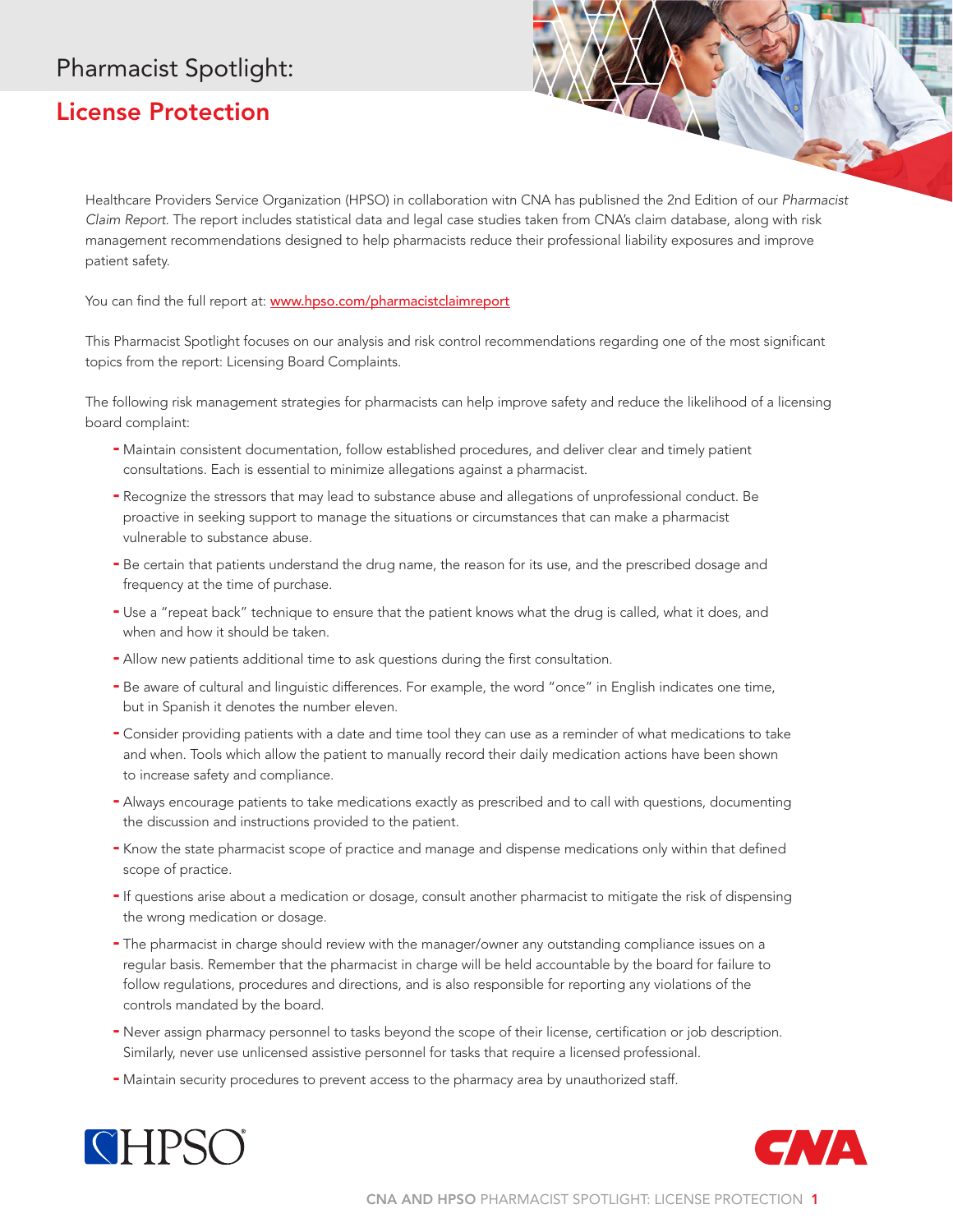## License Protection for Pharmacists

A board complaint can be filed against a pharmacist by a patient, colleague, employer, and/or regulatory agency. Complaints are subsequently investigated by the board, leading to results ranging from no action against the pharmacist all the way up to and including revocation of the pharmacist's license to practice.

| <b>LICENSE PROTECTION VS. PROFESSIONAL LIABILITY - WHAT'S THE DIFFERENCE?</b>                                                                                                                                                      |                                                                                                                                                                                                                                                                                                                                                                                                                    |
|------------------------------------------------------------------------------------------------------------------------------------------------------------------------------------------------------------------------------------|--------------------------------------------------------------------------------------------------------------------------------------------------------------------------------------------------------------------------------------------------------------------------------------------------------------------------------------------------------------------------------------------------------------------|
| <b>License Protection</b>                                                                                                                                                                                                          | <b>Professional Liability</b>                                                                                                                                                                                                                                                                                                                                                                                      |
| - Inquiry by the State Board of Pharmacy, arising<br>from a complaint.                                                                                                                                                             | - Civil lawsuit arising from a patient's malpractice claim.<br>- Allegations are related to clinical practice and<br>professional responsibilities.<br>- The civil justice system cannot suspend or revoke<br>your license to practice. Professional liability lawsuits<br>serve to fairly compensate patients who assert that<br>they have suffered injury or damage as the result of<br>professional negligence. |
| - Allegations can be directly related to a pharmacist's<br>clinical practice and professional responsibilities, and<br>they can be of a nonclinical nature, such as substance<br>abuse, unprofessional behavior, or billing fraud. |                                                                                                                                                                                                                                                                                                                                                                                                                    |
| - The State Board of Pharmacy can suspend or revoke<br>a license. Its primary mission is to protect the public<br>from unsafe practice.                                                                                            |                                                                                                                                                                                                                                                                                                                                                                                                                    |

### LICENSE PROTECTION CLAIM **FREQUENCY BY ALLEGATION CLASS\*** According to the National



Practitioner Databank, pharmacists were on average more than *30 times more*  **likely** to be involved in an adverse licensing action than a medical malpractice claim from 2007-2017.\*\*

### Common Licensing Board Allegations\*

- Wrong drug
- Drug diversion to self or others
- Medication error
- Failure to properly handle dangerous drugs
- Wrong dose
- Fraud
- Failure to obtain prescriber signature

\*\*Singh, Harnam. National Practitioner Data Bank. Generated using the Data Analysis Tool at https://www.npdb.hrsa.gov/analysistool.



#### License Protection Coverage

Professional liability insurance that includes coverage for license protection safeguards pharmacists against licensing board complaints by:

Providing personal protection for inquiries arising out of a covered incident.

> Covering costs associated with a disciplinary inquiry, up to \$25,000 aggregate.

Covered expenses can include things like legal representation, lost wages, and travel.

<sup>\*</sup>CNA and HPSO. Pharmacist Liability Claim Report: 2nd Edition, Identifying and Addressing Professional Liability Exposures. 2019. www.hpso.com/pharmacistclaimreport